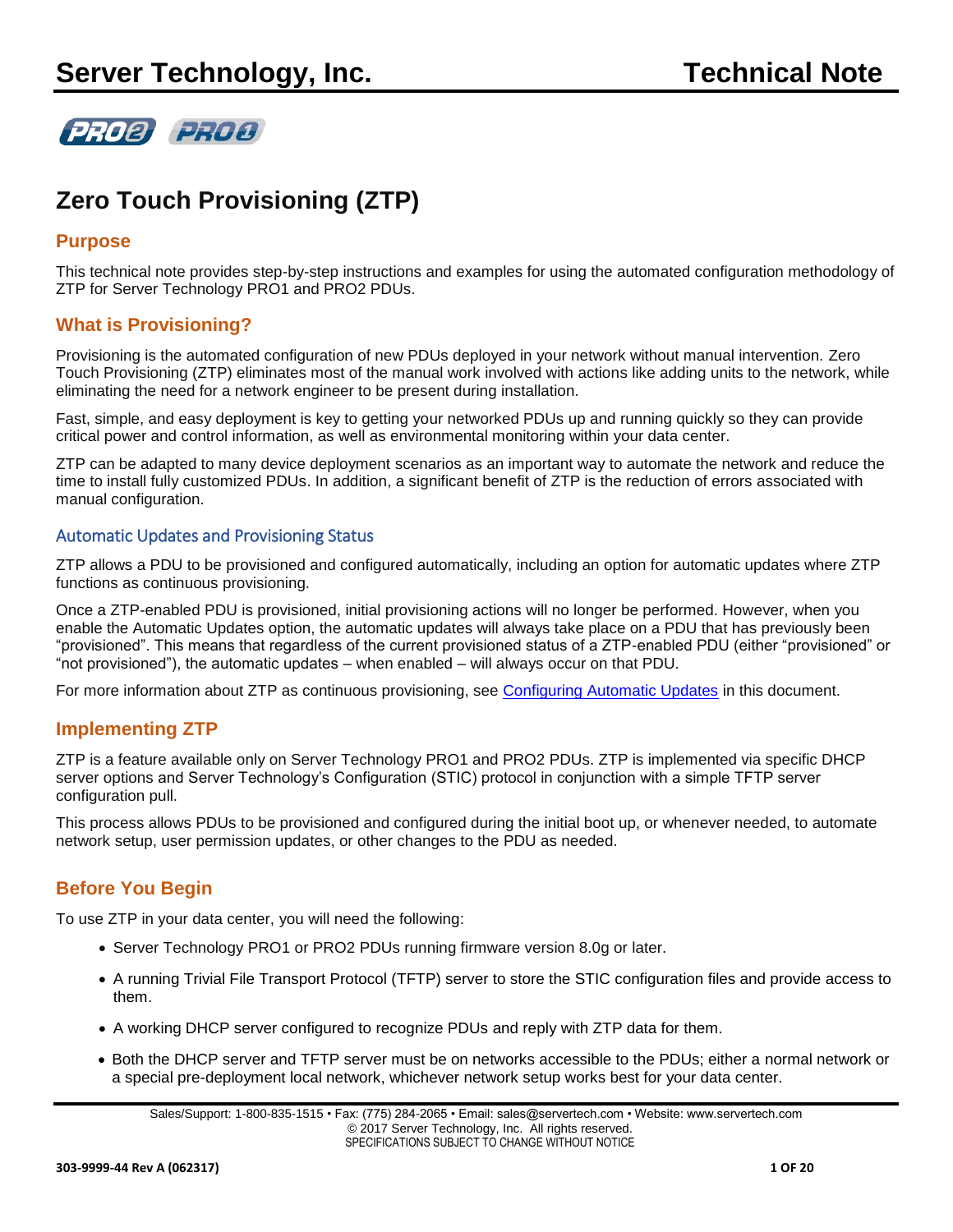# **The ZTP Process**

The following illustration shows the relationship between the PDU and the DHCP/TFTP servers.

## Server Technology's Zero Touch Provisioning (ZTP)



# Using DHCP Options for ZTP

The Server Technology ZTP feature uses the following two DHCP options, 43 and 60, which must be configured on the DHCP server for ZTP actions to work. The PDU uses these options to determine where the STIC configuration file is located and then pulls the file down via TFTP for PDU configuration:

- DHCP option 43: "Vendor Specific Information", requested in the DHCP DISCOVER message and its reply data is expected in subsequent responses.
- DHCP option 60: "Vendor Class Identifier", sent in the DISCOVER message, identifies Server Technology to the DHCP server using the text data "ServerTech".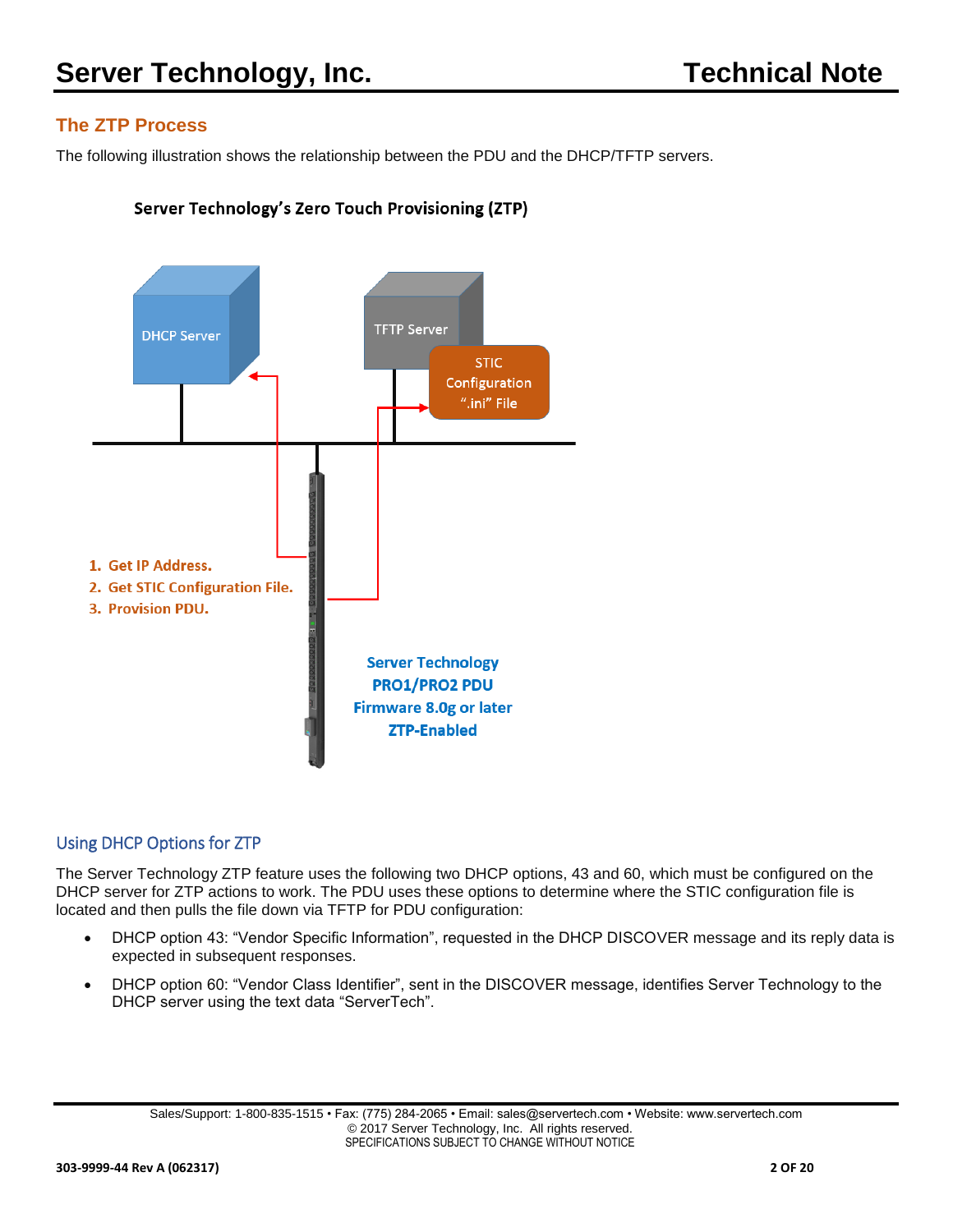## How ZTP Works

The Server Technology PDU, with firmware version 8.0g or later, is required for ZTP to function. The PDU is shipped DHCP-enabled and ZTP-capable out of the box.

#### *Communication between the PDU and the DHCP server:*

- When a ZTP-enabled PDU is powered up and physically connected to your network, the PDU will look for a DHCP server to obtain both an IP address and, based on either its MAC address or Vendor Class Identifier (option 60), ZTP information.
- The PDU will then boot up with its default factory configuration. Shortly afterwards, the ZTP information obtained during bootup will be used to locate and pull the STIC file needed to complete the PDU's ZTP configuration.
- Upon seeing the MAC address or option 60 in a DHCP DISCOVER packet (along with a DHCP option 43 request, described above), the DHCP server will respond with a DHCP OFFER that includes a URL pointing to where the STIC configuration file is located on the network.
- As long as the DHCP server is active, ZTP will be attempted on each lease renewal until ZTP succeeds.
- Note that with physical access to the PDU, disconnecting and reconnecting the PDU's Ethernet cable will restart DHCP service on the PDU.

## About the Static Address Fallback Option

The Static Address Fallback option executes only when DHCP is enabled. When the Static Address Fallback option is enabled, the option informs the PDU to automatically fall back to a static IP address if a DHCP server does not respond after 90 seconds.

#### **Notes:**

- If the PDU has the Static Address Fallback option enabled and no DHCP server is available when the PDU boots, DHCP lookup will stop, the PDU will fall back to a static IP address, and ZTP cannot proceed.
- When Static Address Fallback occurs, PDU network status will show as "Static IPv4" just as it would if DHCP were disabled.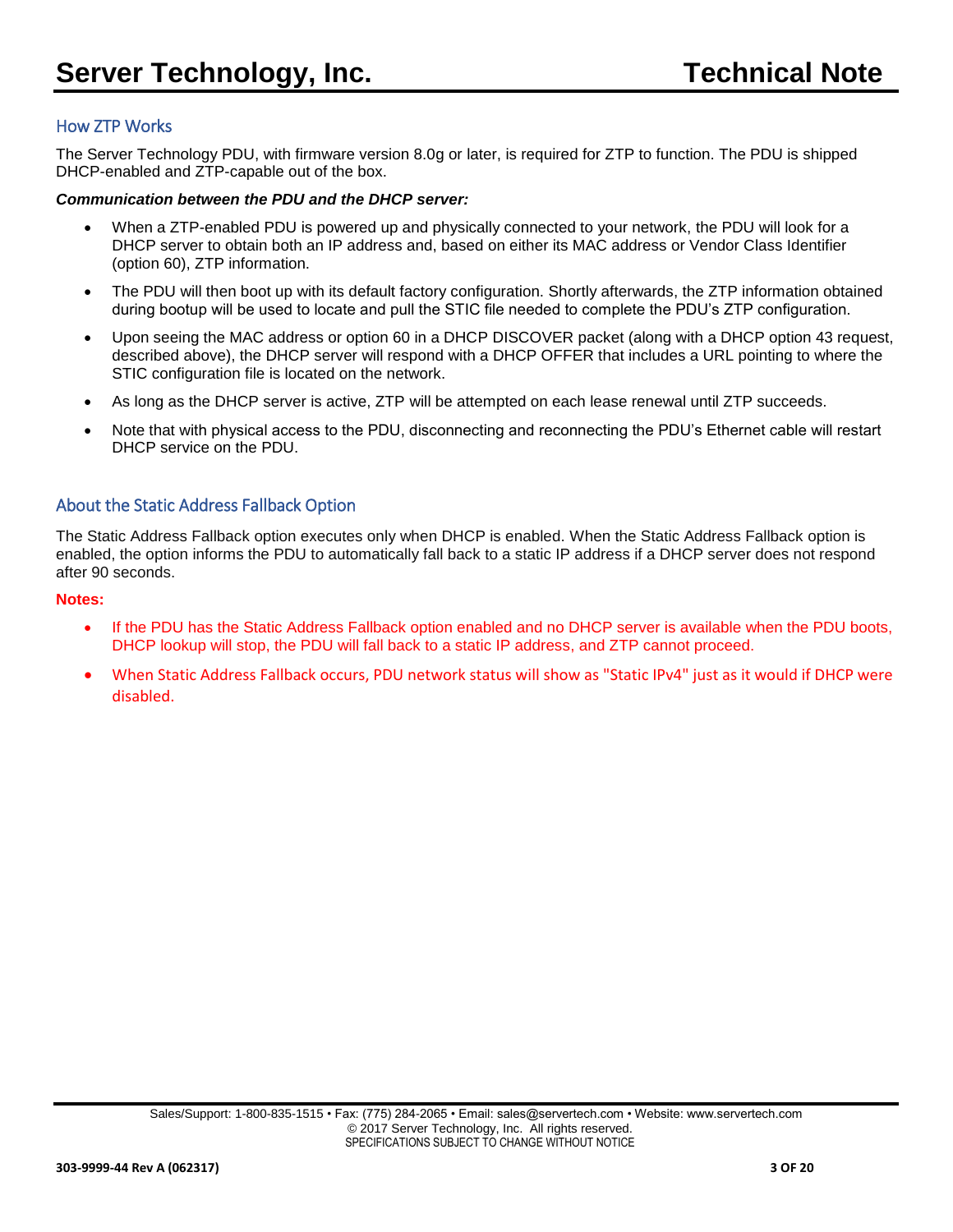# **Using the STIC File Format**

The Server Technology INI Configuration (STIC) file format is a text-based configuration format used by Server Technology's Power Distribution Units (PDUs). A STIC configuration file holds configuration settings entered as properties with values that are grouped under descriptive section names.

### *Example:*

[Server Technology INI Configuration]

restart: auto

[access]

access method: local only

#### **File Naming**

Although STIC configuration files must use the ".ini" file extension, any base file name is acceptable, such as file names that incorporate PDU MAC address, for example, sti-000a9c600064.ini.

#### **File Editing**

You can open and edit STIC configuration files for PDUs using any text editor. The file is recognized by its specific name and file extension.

#### **Location of STIC Resources**

#### *From the Website:*

The STIC resources needed for using ZTP are available for direct download from the Server Technology website at [www.servertech.com.](http://www.servertech.com/)

The following links provide direct access to the configuration files you can use as templates for ZTP.

When you reach the website, click the **STIC Documentation** button. A zipped file containing three resource files (described below) will be available for downloading.

For Switched products:

<https://www.servertech.com/support/rack-pdu-firmware-downloads/switched-rack-pdu-firmware-downloads>

#### For Smart products:

<https://www.servertech.com/support/rack-pdu-firmware-downloads/smart-rack-pdu-firmware-downloads>

*From the FTP Server:*

The FTP URL for the STIC resources is:

[ftp://ftp.servertech.com/pub/firmware/Sentry4/Version\\_8/Pro/](ftp://ftp.servertech.com/pub/firmware/Sentry4/Version_8/Pro/)

Links point to the same STIC Documentation downloads from the website, as previously described.

Sales/Support: 1-800-835-1515 • Fax: (775) 284-2065 • Email: sales@servertech.com • Website: www.servertech.com © 2017 Server Technology, Inc. All rights reserved. SPECIFICATIONS SUBJECT TO CHANGE WITHOUT NOTICE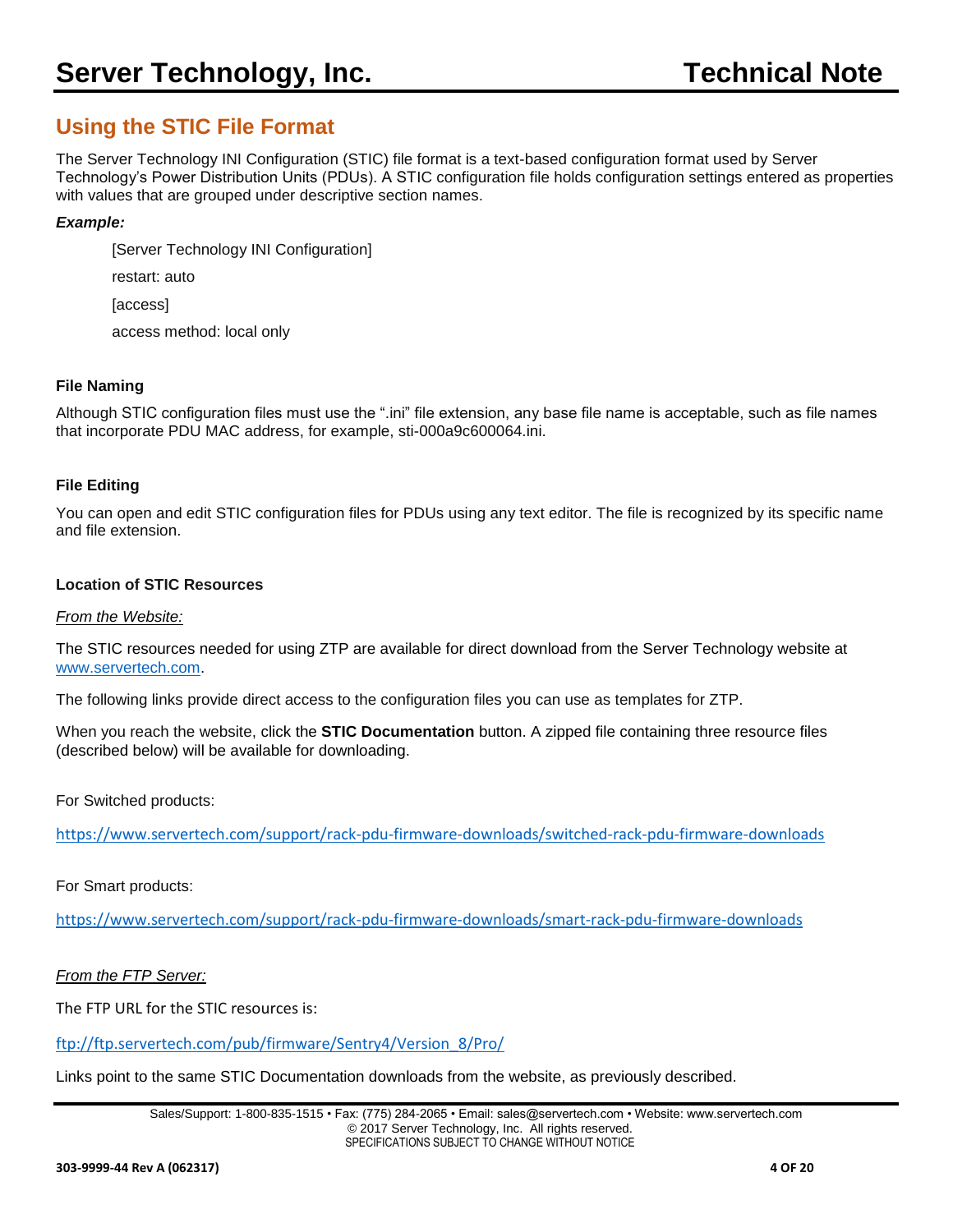## **File Descriptions**

When you click the **STIC Documentation** button on the website, the downloaded zipped file provides the following three resources to support the ZTP process:

## *Server Technology INI Configuration (STIC), v2.12.pdf*

A PDF file that defines the general rules for working with the STIC configuration file format.

#### *Reference.ini*

This file has all STIC properties for each possible section, including those not supported by all PDUs, along with either lists of possible property values (for example, "enabled | disabled") or the rule for forming a compliant property value (must be a valid ASCII string from 0 to 30 characters). It also includes notes on which version of STIC a section or property first appeared.

#### **Notes:**

- To avoid unintended configuration changes, Server Technology recommends that you do not use the Reference.ini file as is but instead edit the companion Template.ini file (described below) with your own custom parameters. When edited to uncomment and set properties as needed, the Template.ini file becomes your custom configuration template file.
- When loaded into an INI file aware editor, syntax highlighting will clearly display the sections and properties in this file; assisting in your review of all possible configuration options.
- As a guard against accidentally loading this file, it includes an invalid serial number. Until that serial number is either removed or replaced with a valid serial number, the file will be rejected.

#### *Template.ini*

This file can be used to create a configuration file applicable to multiple PDUs. All properties in this file are commented out (";;") and, when processed, will be ignored until those comment characters are removed.

A typical programming editor will highlight the "section" entries of this INI file but will "gray-out" all the commented properties, however, when editing copies of this file, it should be straight-forward to uncomment and change desired properties as well as remove unneeded ones.

#### **Notes:**

- Except for the ";;" on each property, only the header of this file differs from the Reference.ini file.
- Since all properties are commented out, you can use the Template. ini file as a test case: if loaded by ZTP unchanged, the PDU's state will change from "Not Provisioned" to "Provisioned".
- The Template.ini file is a helpful file to use for global changes (for example, firmware updates, setting time zones, etc.), but the file does not have the extra properties needed for specific PDUs (for example, repeated properties for multiple outlets). These PDU-specific properties would have to be added or merged from a PDUpulled config.ini file.
- Starting from an existing config.ini file (pulled directly from a typical PDU), can be highly useful when you need to make changes to numerous branch and outlet properties.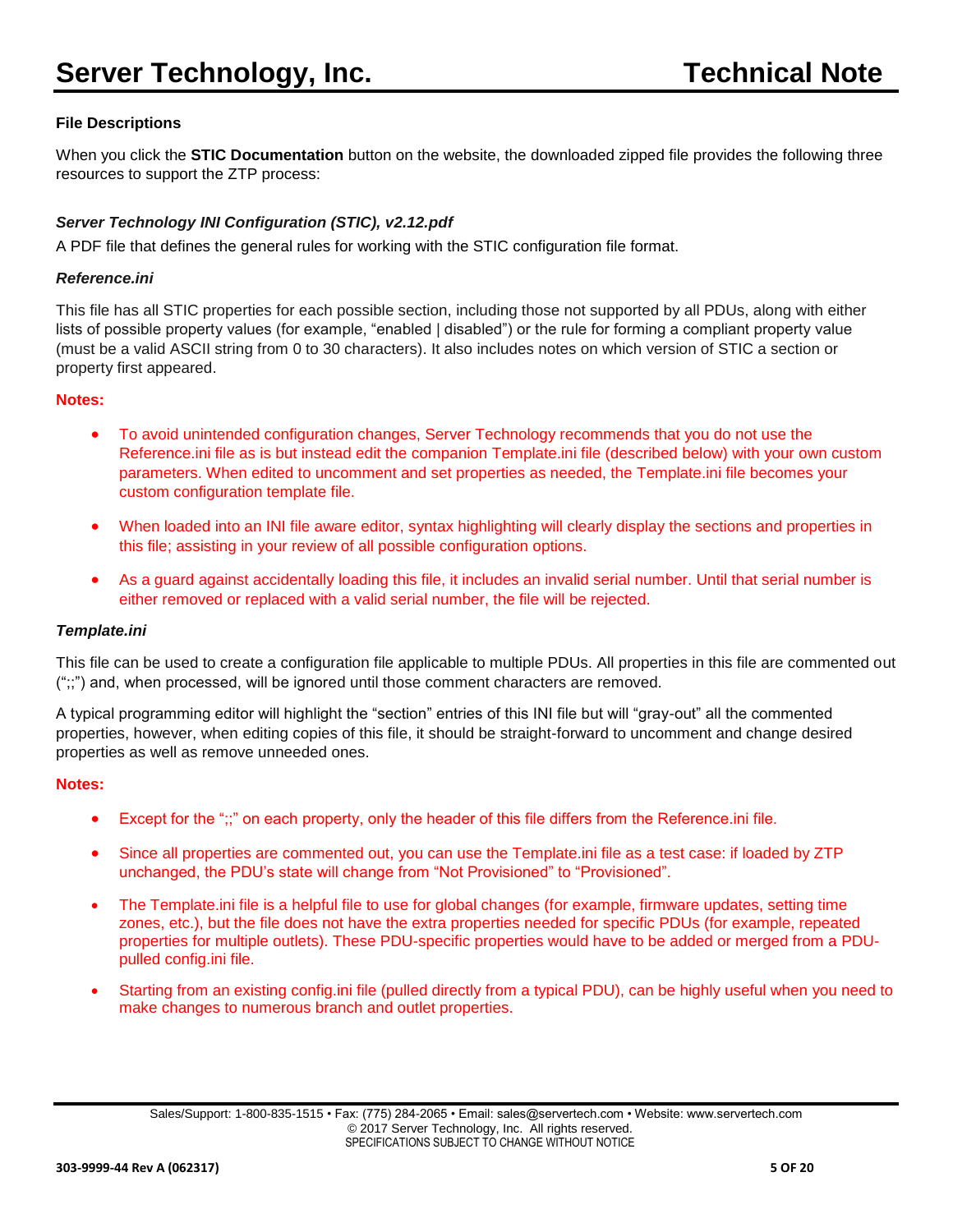• Alternatively, you can configure a single PDU, pull its config.ini file (see next section for instructions), and using it as a template by editing out the serial number, removing configuration details that are PDU-specific, and changing any general configuration details as needed to create a STIC configuration file that can be applied to multiple PDUs.

#### **Downloading a Configuration File From a PDU**

To download a current configuration file from any PDU, from the firmware's Web interface, go to the **Configuration > System > Files** page:

| <b>Server Technology</b> | ▴<br><b>PROP</b> Sentry Switched PDU <b>POPS PPIPS</b> |                                   |                 |
|--------------------------|--------------------------------------------------------|-----------------------------------|-----------------|
| Overview                 |                                                        |                                   |                 |
| Monitoring               | <b>Files</b>                                           |                                   |                 |
| Control                  | Upload firmware or system configuration files          |                                   |                 |
| Configuration            | <b>Upload File:</b>                                    | No file selected.<br>Browse       |                 |
| System                   | <b>Upload</b>                                          |                                   |                 |
| About                    | System files                                           |                                   |                 |
| Bluetooth                | Date/Time                                              | File                              | Size (Bytes)    |
| Branches                 | 09/29/2015 03:45 PM                                    | dictionary.sti                    | 2419            |
| Cords                    | 11/19/2016 00:54 AM<br>11/19/2016 00:54 AM             | Sentry4.mib<br>Sentry4OIDTree.txt | 155468<br>49518 |
| Features                 | 02/21/2017 07:37 PM                                    | config.bak                        | 38304           |
| <b>Files</b>             | 02/21/2017 07:37 PM                                    | config.ini                        | 62264           |
| Groups                   |                                                        |                                   |                 |
| <b>Lines</b>             |                                                        |                                   |                 |

Right-click the config.ini file (as highlighted in this example), and click the "Save Link As" option.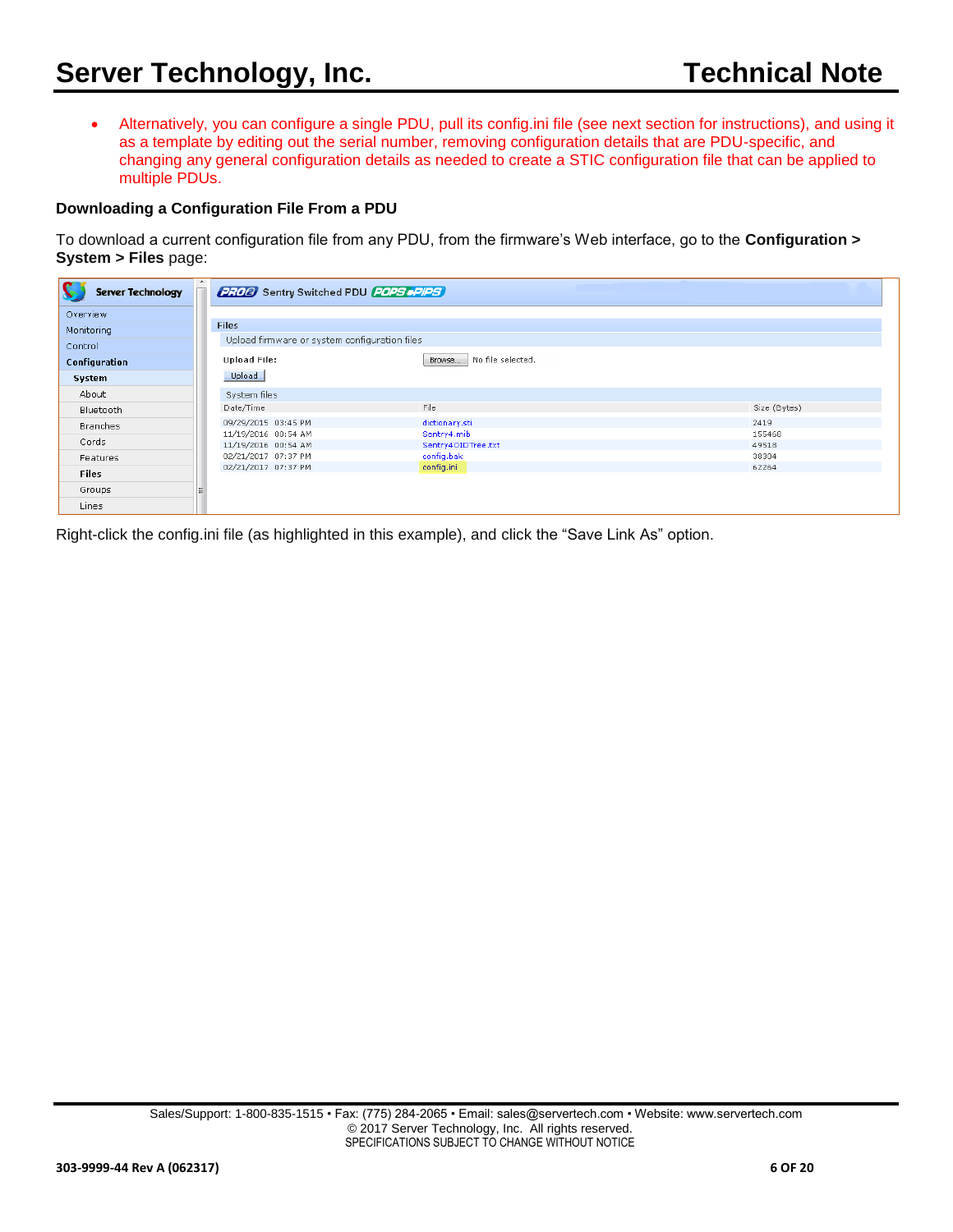# **Initiating the ZTP Process**

## Step-by-Step Instructions

The following steps initiate ZTP on ZTP-enabled PRO1 and PRO2 PDUs:

- **1.** Decide on the configuration for your PDUs and create the STIC configuration file with your required configuration changes.
- **2.** Disperse the STIC configuration file to a TFTP server reachable by all ZTP PDUs.



- The STIC configuration file can either be tailored to individual PDUs, or you can create one (or more) generic STIC files.
- In the example configuration file URLs below, it is assumed the config files will be in a public "sti" subdirectory. However, where the .ini files are placed is completely your choice.
- **3.** Configure the DHCP server used by the PDUs. In the examples below, an ISC DHCP server is assumed and only the dhcpd.conf file used for its configuration is considered. Note that the Server Technology ZTP actions do not depend on any particular DHCP server type.
- **4.** Power the PDUs and connect them to the serviced network. In about five minutes (exact time to be determined), verify all your expected ZTP changes have been made. If so, the PDUs are now configured.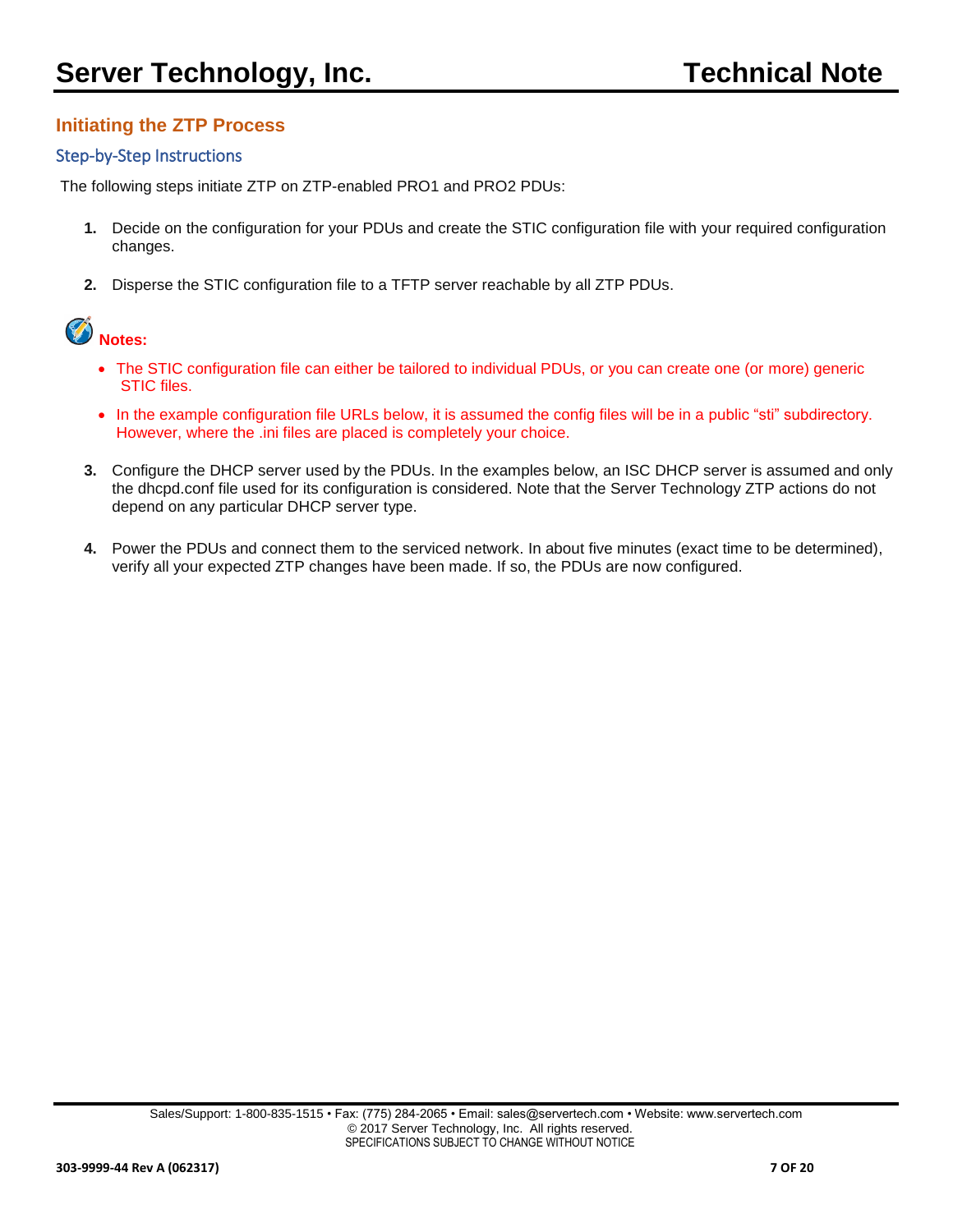# **File Examples**

## Editing the DHCP Config File

The following is an example ISC DHCP server dhcpd.conf file before making changes for Server Technology ZTP support:

# Example ISC dhcpd simple configuration file # #

ddns-update-style none; ignore client-updates;

subnet 192.168.3.0 netmask 255.255.255.0 { range 192.168.3.10 192.168.3.29; option domain-name-servers 192.168.3.1; option domain-name "internal.example.org"; option routers 192.168.3.1; option broadcast-address 192.168.3.255; default-lease-time 7200; max-lease-time 86400;

}

#

Now, you will need to add a Server Technology (servertech) option space with sub-options to the dhcpd.conf like this:

option space servertech hash size 3; option servertech.identifier code 1 = text; option servertech.ztp-url code 2 = text;

Next, any fixed IP addresses set by MAC address for individual servertech PDUs can be modified to return a STIC configuration file URL like this:

host stipdu-sn9600100 { hardware ethernet 00:0A:9C:60:00:64; fixed-address 192.168.3.50; **vendor-option-space servertech; option servertech.identifier "STI Params"; option servertech.ztp-url "tftp://192.168.3.1/sti/asile-1-template.ini";**



- Server Technology (servertech) ZTP additions are shown directly above in **bold**.
- The "servertech.ztp-url" can point to any valid file on the TFTP server. The file name must end with a ".ini" extension.
- The TFTP server in the URL can be specified by either a dotted quad, as shown above, or by using a fully qualified domain name (FQDN).
- In the above example, there is no need to match the servertech PDU's vendor-class-identifier.

```
Sales/Support: 1-800-835-1515 • Fax: (775) 284-2065 • Email: sales@servertech.com • Website: www.servertech.com
                                 © 2017 Server Technology, Inc. All rights reserved.
                                 SPECIFICATIONS SUBJECT TO CHANGE WITHOUT NOTICE
```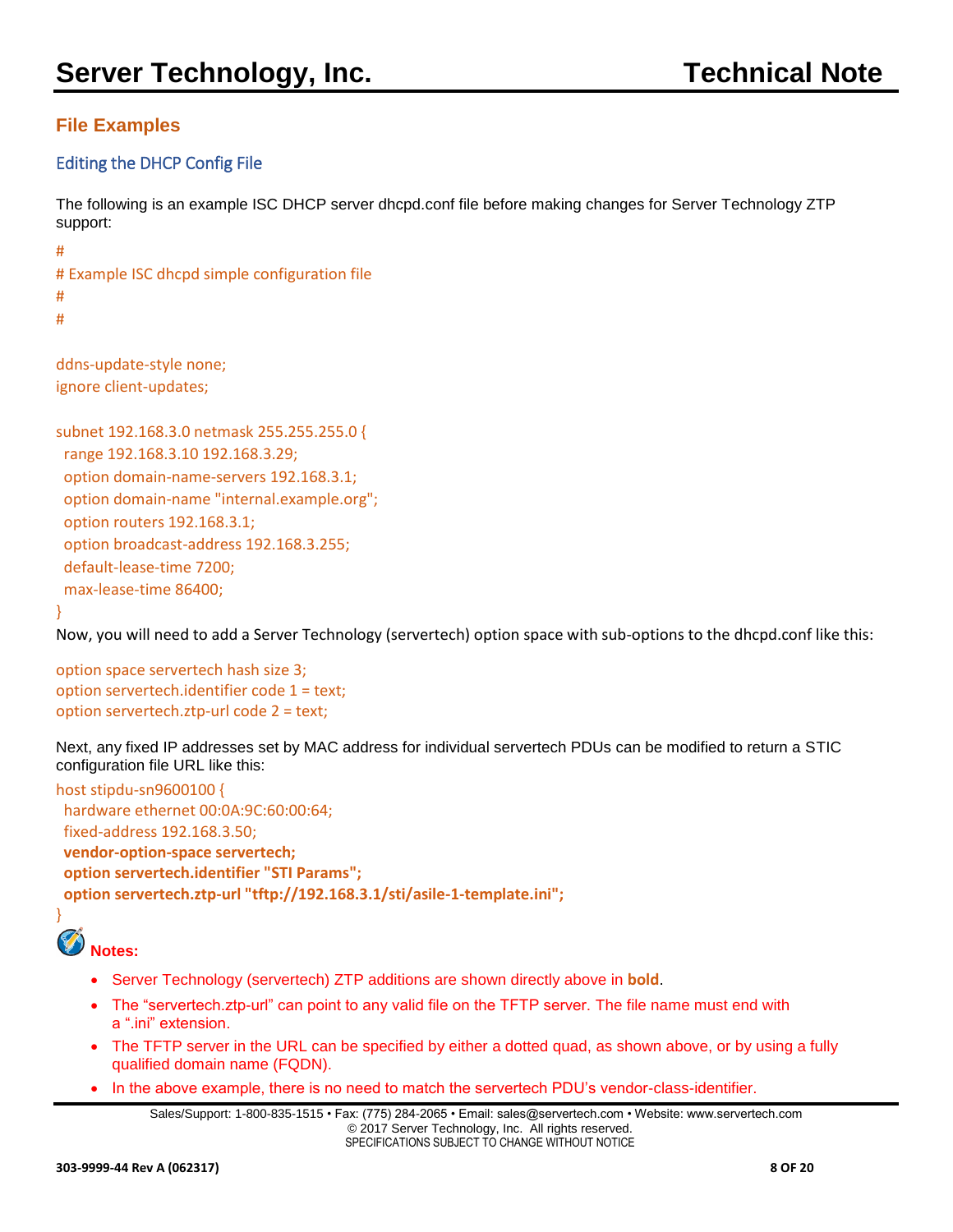# **Server Technology, Inc.** Technical Note

Also, a class can be added that dynamically handles each STI ZTP PDU in a custom way :

```
class "servertech-ztp" {
 match if substring (option vendor-class-identifier, 0, 10) = "ServerTech";
 vendor-option-space servertech;
 option servertech.identifier "STI Params";
 option servertech.ztp-url "tftp://192.168.3.1/sti/stic-${mac}.ini";
}
```
For the above case, and a PDU with MAC address 00-0A-9C-60-00-64, the file:

#### stic-000a9c600064.ini

will be expected on the TFTP server in a public "sti" subdirectory.

STI defined text macros of the form:

## \${<name>}

can appear anywhere in the URL and are expanded by the PDU before the URL is used. As shown above, the \${mac} macro expands to the PDU's MAC address. The Server Technology PDUs can also expand the macro \${sn} to the PDU's serial number (e.g. "9600100"). Additional macros will be added and documented as needed.

A dhcpd.conf file that has both a general and individual STI PDU case might look like:

```
#
# ISC dhcpd configuration file with STI PDU ZTP option 43 support
#
#
```
ddns-update-style none; ignore client-updates;

```
option space servertech hash size 3;
option servertech.identifier code 1 = text;
option servertech.ztp-url code 2 = text;
```

```
class "servertech-ztp" {
 match if option vendor-class-identifier ~~ "^ServerTech";
 vendor-option-space servertech;
 option servertech.identifier "STI Params";
 option servertech.ztp-url "tftp://192.168.3.1/sti/stic-${mac}.ini";
}
```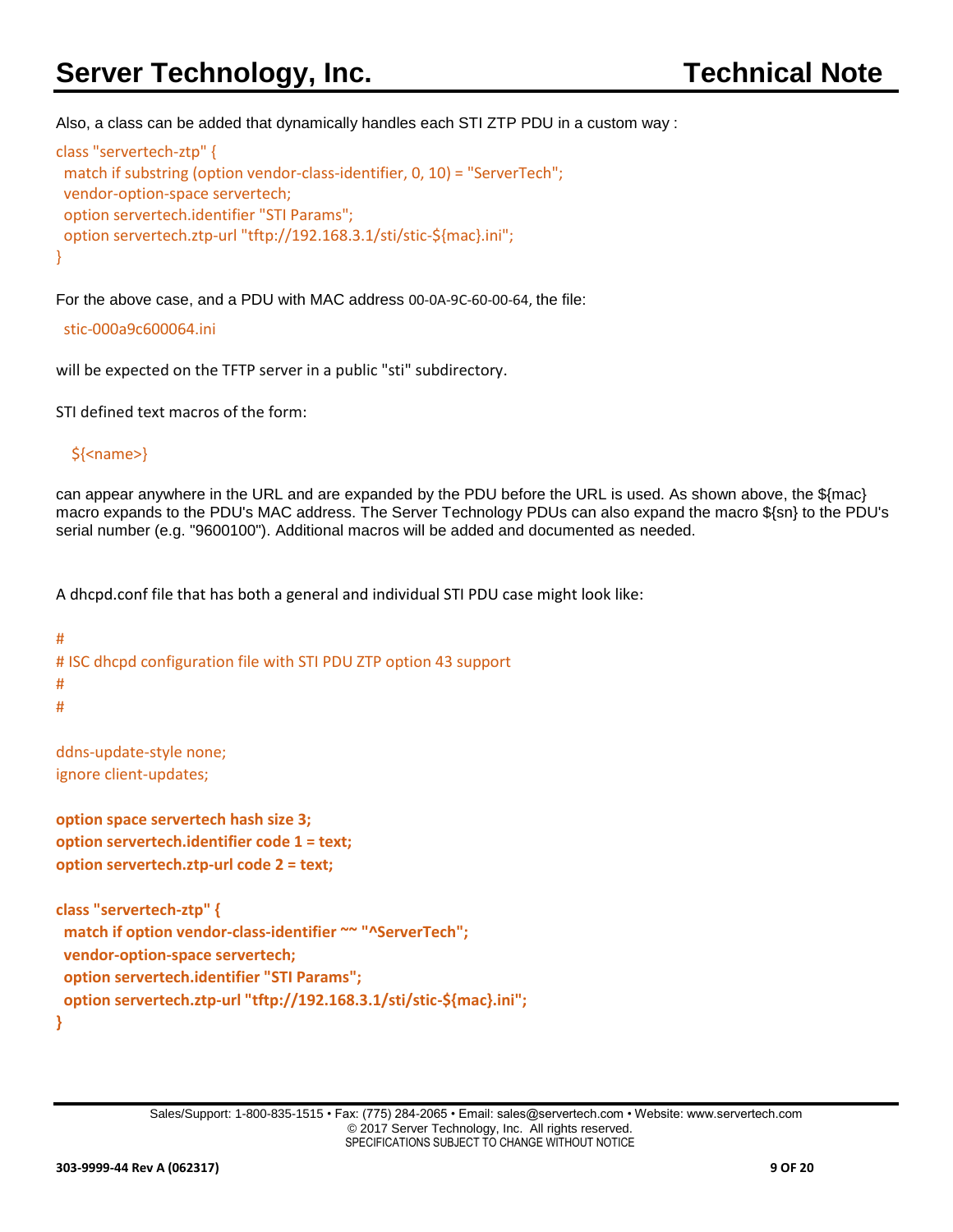# **Server Technology, Inc.** Technical Note

subnet 192.168.3.0 netmask 255.255.255.0 { range 192.168.3.10 192.168.3.29; option domain-name-servers 192.168.3.1; option domain-name "internal.example.org"; option routers 192.168.3.1; option broadcast-address 192.168.3.255; default-lease-time 7200; max-lease-time 86400;

```
}
```
}

host stipdu-sn9600100 { hardware ethernet 00:0A:9C:60:00:64; fixed-address 192.168.3.50; **vendor-option-space servertech; option servertech.identifier "STI Params"; option servertech.ztp-url "tftp://192.168.3.1/sti/asile-1-template.ini";**

 **Note:** With ZTP enabled, until a PDU has been successfully provisioned by ZTP, if a ZTP URL is returned by the DHCP server, the PDU will attempt to pull and apply the STIC file on every RESTART and on each DHCP lease renewal thereafter (beta release behavior is subject to change).

# **Using Sub-Option Headers**

# **[In Development; TBD]**

Two sub-options are available for DHCP option 43 data: Sub-option 1: (optional) text ID, "STI Params" Sub-option 2: ZTP URL text.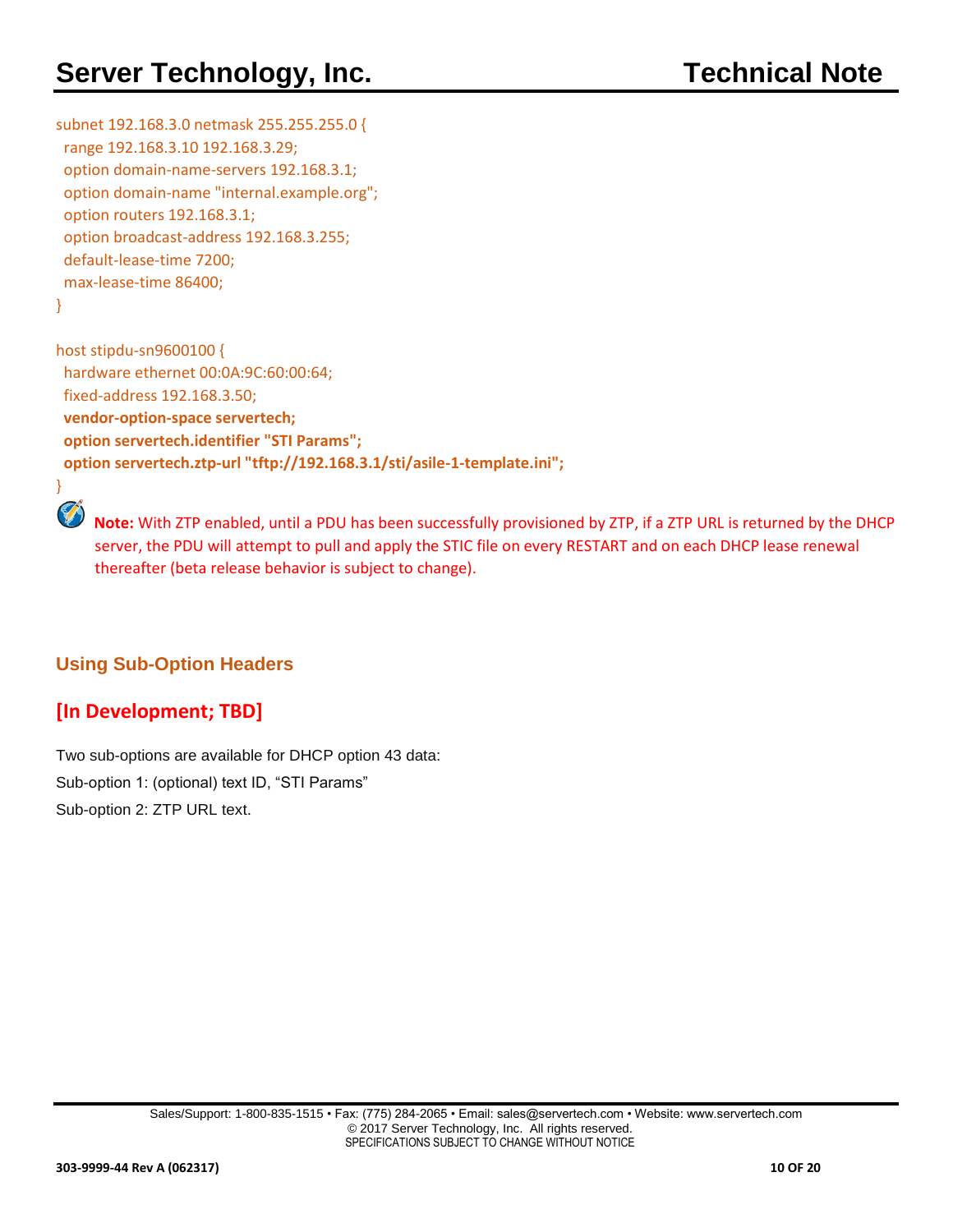# **Confirmation of ZTP Configuration**

The user can confirm that the PDU accepted and made changes via ZTP by looking at the Provisioned state on either the GUI or via the CLI.

## Confirming with the GUI

To confirm the provisioning status using the GUI, go to **Configuration > Network > DHCP/IP**. Note that the ZTP field displays the provisioned state as either "Provisioned" or "Not Provisioned", highlighted in this example:

| <b>Server Technology</b> | <b>2708</b> Sentry Switched PDU <b>PIPS</b>  | Location : a User : admn<br>IP Address: 10.1.2.58 n Access: Admin |
|--------------------------|----------------------------------------------|-------------------------------------------------------------------|
| Overview                 | DHCP/IP                                      |                                                                   |
| Monitoring               | Network configuration                        |                                                                   |
| Control                  |                                              |                                                                   |
| <b>Configuration</b>     | Network:                                     | Dual IPv6/IPv4                                                    |
| System                   | State:<br>Link:                              | Static IPv4                                                       |
| <b>Network</b>           | Speed:                                       | Up<br>1000 Mbps                                                   |
| DHCP/IP                  | Duplex:                                      | Full                                                              |
|                          | <b>Negotiation:</b>                          | Auto                                                              |
| Email/SMTP               | <b>Ethernet MAC Address:</b>                 | 00-0A-9C-60-58-2C                                                 |
| <b>FTP</b>               | <b>Autocfg IPv6 Address:</b>                 | FE80::20A:9CFF:FE60:582C/64                                       |
| <b>HTTP/HTTPS</b>        | <b>IPv4 Address:</b>                         | 10.1.2.58                                                         |
| <b>LDAP</b>              | <b>IPV4 Subnet Mask:</b>                     | 255.255.0.0<br>10.1.1.1                                           |
| <b>RADIUS</b>            | <b>IPv4 Gateway:</b>                         |                                                                   |
| <b>SNMP</b>              | <b>Primary DNS:</b><br><b>Secondary DNS:</b> | 10.1.5.133<br>10.1.5.134                                          |
| <b>SNTP</b>              |                                              |                                                                   |
| Syslog                   | Configure static IPv4/IPv6 settings          |                                                                   |
| TACACS+                  | <b>IPv6 Address:</b>                         | /64<br>h.                                                         |
|                          | IPv6 Gateway:                                | Ŀг.                                                               |
| Telnet/SSH               | <b>IPv4 Address:</b>                         | 10.1.2.58                                                         |
| ZTP                      | <b>IPv4 Subnet Mask:</b>                     | 255.255.0.0                                                       |
| Access                   | <b>IPv4 Gateway:</b>                         | 10.1.1.1                                                          |
| <b>Tools</b>             |                                              |                                                                   |
|                          | <b>Primary DNS:</b>                          | 10.1.5.133                                                        |
|                          | <b>Secondary DNS:</b>                        | 10.1.5.134                                                        |
|                          | Configure DHCP settings                      |                                                                   |
|                          | DHCP:                                        | Enable                                                            |
|                          | <b>FQDN:</b>                                 | Enable sentry-60582c                                              |
|                          | <b>Boot Delay:</b>                           | Enable                                                            |
|                          | <b>Static Address Fallback:</b>              | $\sqrt{ }$ Enable                                                 |
|                          | <b>Zero Touch Provisioning (ZTP):</b>        | <b>Z</b> Enable<br>(Not Provisioned)                              |

You can also confirm ZTP provisioning status at **Configuration > Network > ZTP**.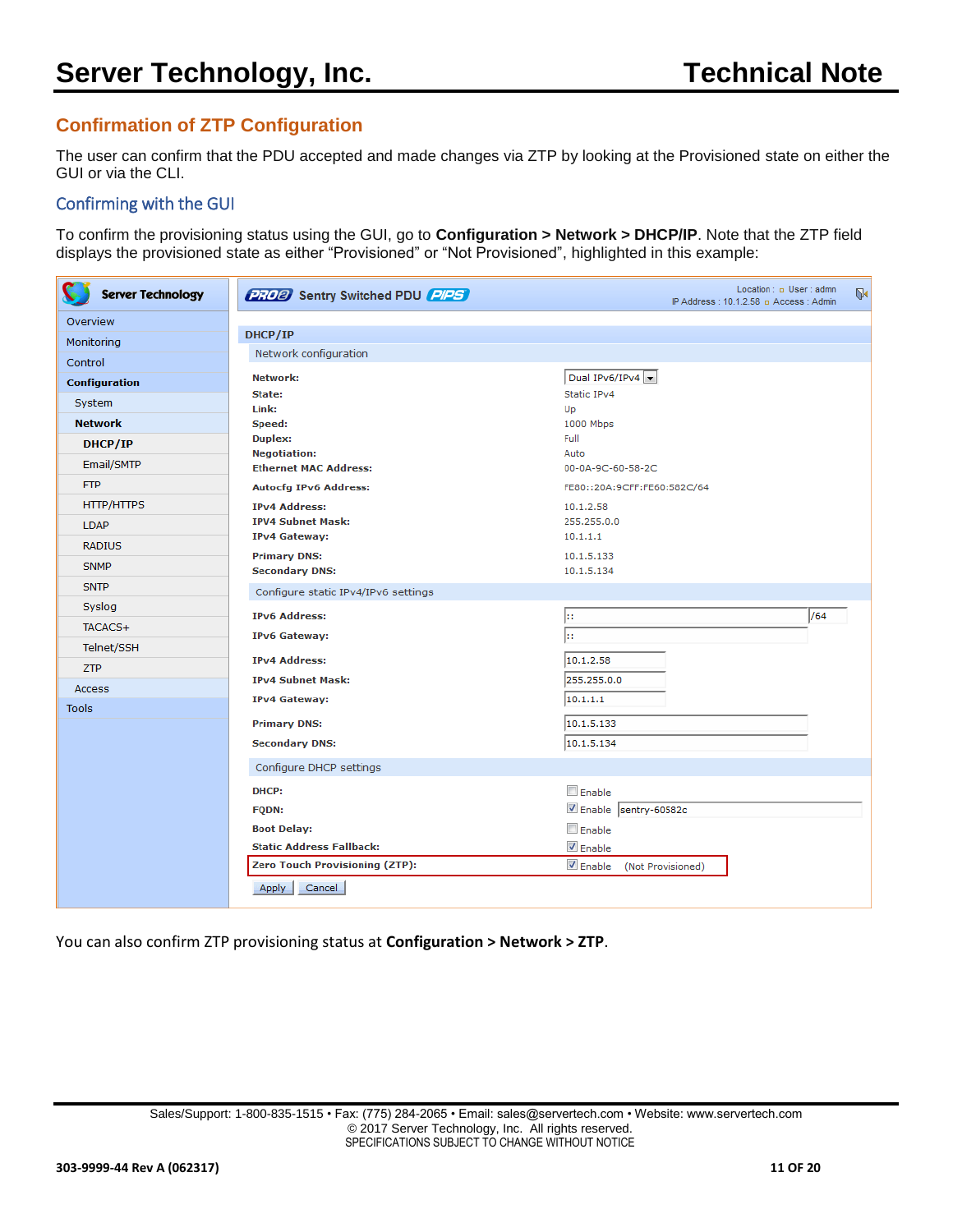## Confirming with the CLI

To confirm the provisioning status using the CLI, type **show network** and press **Enter**.

Note the Provisioned state (highlighted in the following example) is either "provisioned" or "not provisioned".

#### Switched PDU: show network

```
Network Configuration
```

| State:        | DHCP IPv4                     | Network:     | Dual IPv6/IPv4 |
|---------------|-------------------------------|--------------|----------------|
| Link:         | Up                            | Negotiation: | Auto           |
| Speed:        | 100 Mbps                      | Duplex:      | Full           |
| Ethernet MAC: | $00 - 0A - 9C - 60 - 00 - 64$ |              |                |
| AutoCfg IPv6: | FE80::20A:9CFF:FE60:64/64     |              |                |
| IPv4 Address: | 192.168.3.50                  | Subnet Mask: | 255.255.255.0  |
| IPv4 Gateway: | 192.168.3.1                   |              |                |
| DNS1:         |                               |              |                |
| DNS2:         |                               |              |                |

Static IPv4/IPv6 Settings

| IPv6 Address: | :1/64         |              |               |
|---------------|---------------|--------------|---------------|
| IPv6 Gateway: | 11            |              |               |
| IPv4 Address: | 192.168.2.254 | Subnet Mask: | 255.255.255.0 |
| IPv4 Gateway: | 192.168.2.1   |              |               |
| DNS1:         | 0.0.0.0       |              |               |
| DNS2:         | . .<br>. .    |              |               |

DHCP Settings

| $ZTP$ $(O-Touch)$ :      | enabled (not provisioned) |
|--------------------------|---------------------------|
| Static Fallback: enabled |                           |
| Boot Delay:              | disabled                  |
| FODN:                    | enabled [sentry-600064]   |
| DHCP:                    | enabled                   |

Network Services

| FTP Server: enabled   |         | Port: | 21  |                    |                                |  |
|-----------------------|---------|-------|-----|--------------------|--------------------------------|--|
| FTP Updates: disabled |         | Port: | 21  |                    |                                |  |
| SSH:                  | enabled | Port: | 22  | Auth:              | Password, Kb-Int               |  |
| Telnet:               | enabled | Port: | 23  |                    |                                |  |
| HTTP:                 | enabled | Port: | 80  |                    |                                |  |
| HTTPS:                | enabled | Port: | 443 |                    | Installed Cert: Self Generated |  |
| User Cert: disabled   |         |       |     | Stored Files: None |                                |  |
|                       |         |       |     |                    | User Passphrase: (none)        |  |
| $SNMPv1/2$ :          | enabled | Port: | 161 | TrapPort: 162      |                                |  |
| SNMPv3: disabled      |         | Port: | 161 | TrapPort: 162      |                                |  |
| <b>SPM ACCESS:</b>    | enabled |       |     |                    |                                |  |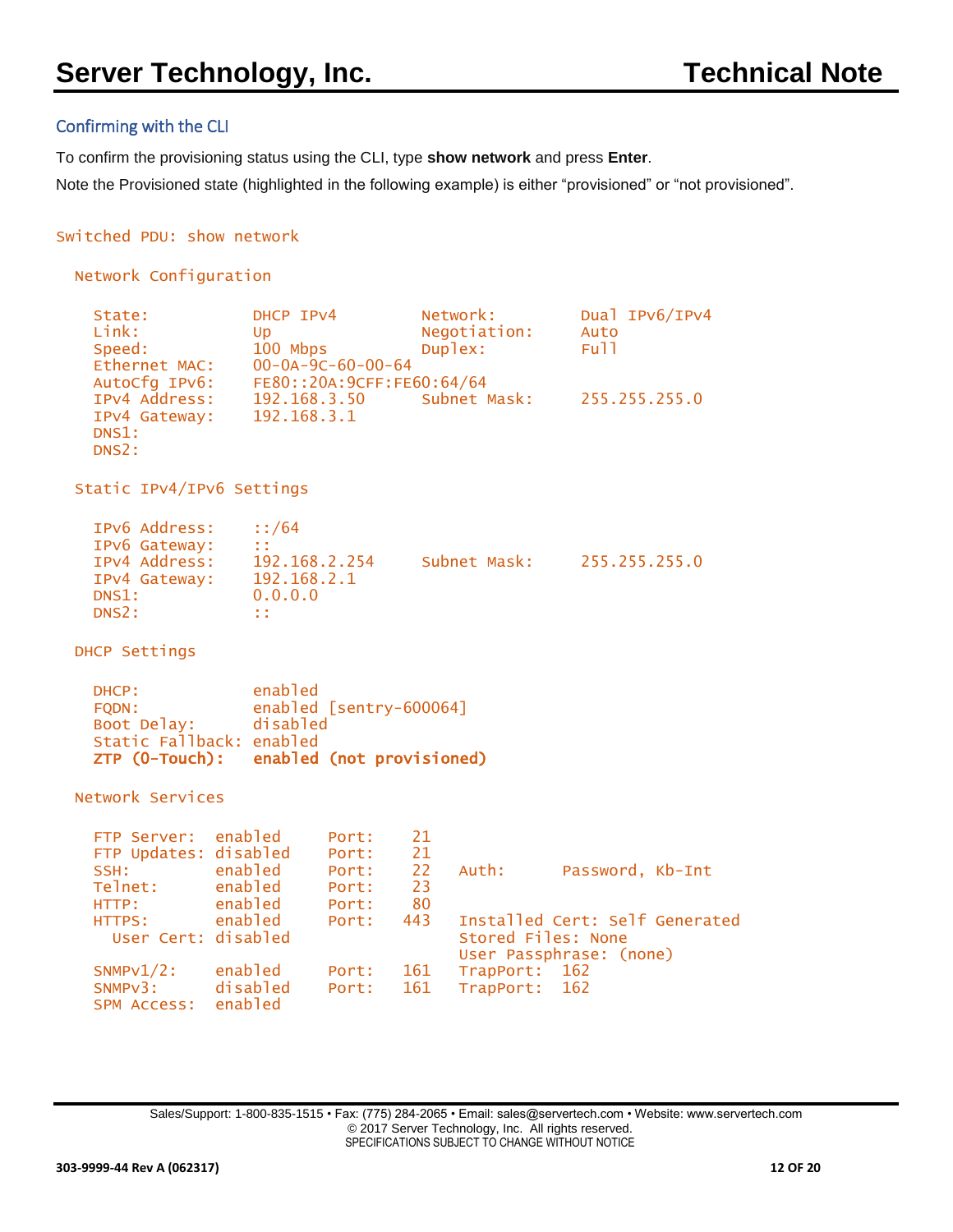# **Enabling and Disabling ZTP**

## **To enable ZTP:**

ZTP is enabled "out of the box" for PDUs running firmware version 8.0g or later.

#### **To disable ZTP:**

If for some reason you would like to disable ZTP, you can use either the firmware's Graphical User Interface (GUI) or the Command Line Interface (CLI) as follows:

#### *Using the GUI of the PDU to disable ZTP:*

#### Go to **Configuration > Network > DHCP/IP > Zero Touch Provisioning (ZTP)** and clear the Enable checkbox.

| <b>Server Technology</b> | <b>2702</b> Sentry Switched PDU <b>PIPS</b>  | Location : a User : admn<br>$\mathbb{R}$<br>IP Address: 10.1.2.58 p Access: Admin |
|--------------------------|----------------------------------------------|-----------------------------------------------------------------------------------|
| Overview                 |                                              |                                                                                   |
| Monitoring               | DHCP/IP                                      |                                                                                   |
| Control                  | Network configuration                        |                                                                                   |
| <b>Configuration</b>     | Network:                                     | Dual IPv6/IPv4                                                                    |
| System                   | State:                                       | Static IPv4                                                                       |
| <b>Network</b>           | Link:<br>Speed:                              | Up<br>1000 Mbps                                                                   |
|                          | Duplex:                                      | Full                                                                              |
| DHCP/IP                  | <b>Negotiation:</b>                          | Auto                                                                              |
| Email/SMTP               | <b>Ethernet MAC Address:</b>                 | 00-0A-9C-60-58-2C                                                                 |
| <b>FTP</b>               | <b>Autocfg IPv6 Address:</b>                 | FE80::20A:9CFF:FE60:582C/64                                                       |
| <b>HTTP/HTTPS</b>        | <b>IPv4 Address:</b>                         | 10.1.2.58                                                                         |
| <b>LDAP</b>              | <b>IPV4 Subnet Mask:</b>                     | 255,255,0,0                                                                       |
| <b>RADIUS</b>            | <b>IPv4 Gateway:</b>                         | 10.1.1.1                                                                          |
| <b>SNMP</b>              | <b>Primary DNS:</b><br><b>Secondary DNS:</b> | 10.1.5.133<br>10.1.5.134                                                          |
| <b>SNTP</b>              |                                              |                                                                                   |
| Syslog                   | Configure static IPv4/IPv6 settings          |                                                                                   |
| TACACS+                  | <b>IPv6 Address:</b>                         | /64<br>h.                                                                         |
|                          | <b>IPv6 Gateway:</b>                         | h:                                                                                |
| Telnet/SSH               | <b>IPv4 Address:</b>                         | 10.1.2.58                                                                         |
| <b>ZTP</b>               | <b>IPv4 Subnet Mask:</b>                     | 255.255.0.0                                                                       |
| Access                   | <b>IPv4 Gateway:</b>                         | 10.1.1.1                                                                          |
| <b>Tools</b>             |                                              |                                                                                   |
|                          | <b>Primary DNS:</b>                          | 10.1.5.133                                                                        |
|                          | <b>Secondary DNS:</b>                        | 10.1.5.134                                                                        |
|                          | Configure DHCP settings                      |                                                                                   |
|                          | DHCP:                                        | <b>Enable</b>                                                                     |
|                          | <b>FQDN:</b>                                 | Enable sentry-60582c                                                              |
|                          | <b>Boot Delay:</b>                           | Enable                                                                            |
|                          | <b>Static Address Fallback:</b>              | <b>V</b> Enable                                                                   |
|                          | <b>Zero Touch Provisioning (ZTP):</b>        | Enable<br>(Not Provisioned)                                                       |
|                          | Cancel<br><b>Apply</b>                       |                                                                                   |

You can also disable ZTP at **Configuration > Network > ZTP > Zero Touch Provisioning (ZTP).**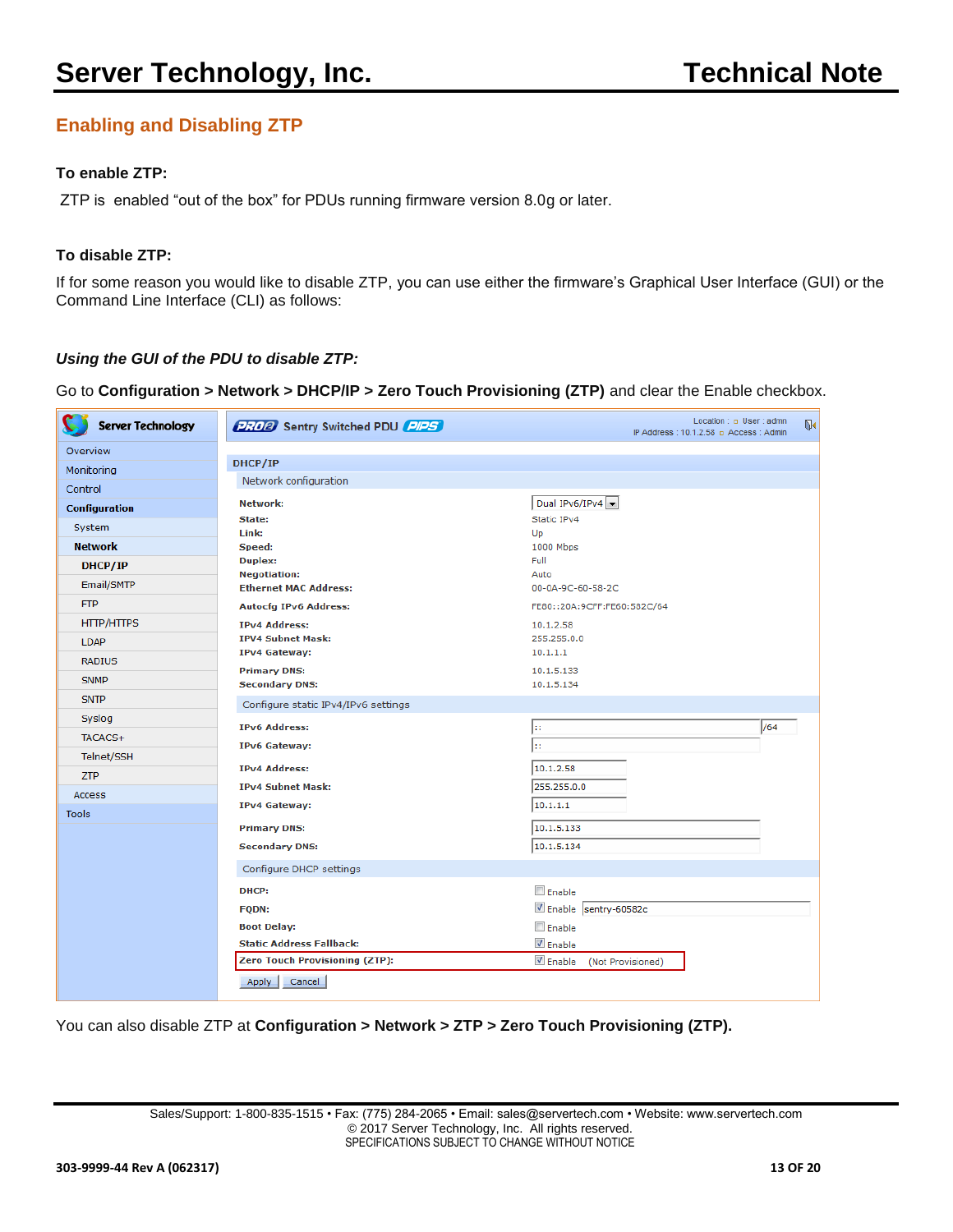#### *Using the CLI of the PDU to disable ZTP:*

At the CLI prompt, type **set ztp disabled** and press **Enter**.

You can verify enabled/disabled status at the CLI prompt by typing **show network** and pressing **Enter**.

```
Switched PDU: show network
  Network Configuration
    State:
                         Static IPv4
                                                Network:
                                                                     Dual IPv6/IPv4
                                                Negotiation:
    Link:
                         Up
                                                                     Auto
                         100 Mbps
    Speed:
                                                Duplex:
                                                                     Full
    Ethernet MAC:<br>AutoCfg IPv6:
                         00-00-9C-60-33-49<br>FE80::200:9CFF:FE60:3349/64
    IPv4 Address:
                         10.1.2.205255.255.0.0
                                                Subnet Mask:
    IPv4 Gateway:
                         \begin{array}{c} 10.1.1.1 \\ 10.1.5.133 \\ 10.1.5.134 \end{array}DNS1:DNS2:Static IPv4/IPv6 Settings
    IPv6 Address:
                          : 764IPv6 Gateway:
                         \mathbf{z}IPv4 Address:
                         10.1.2.205
                                                Subnet Mask:
                                                                     255.255.0.0
    IPu4 Gateway:
                         10.1.1.1
                         10.1.5.133
    DNS1:10.1.5.134
    DNS2:DHCP Settings
    DHCP:
                         disabled
    FQDN:
                         enabled [sentry-603349]
    Boot Delay:
                         disabled
    Static Fallback: enabled<br>ZTP (0-Touch): disabled
                         disabled
  Network Services
    FTP Server:
                    enabled
                                   Port:
                                               21
                                              \frac{21}{22}<br>23FIP Updates: disabled
                                   Port:
    SSH:
                                   Port:
                                                     Auth:
                                                                  Password, Kb-Int
                    enabled
    Telnet:
                    enabled
                                   Port:
    HTTP:
                    enabled
                                   Port:
                                              80
    HTTPS:
                                   Port:
                                             443
                                                     Installed Cert: Factory
                    enabled
       User Cert: disabled
                                                     Stored Files: None
                                                     User Passphrase: (none)
    SNNPv1/2:
                                                     TrapPort:
                    enabled
                                   Port:
                                             161
                                                                 -162
    SNMP<sub>u</sub>3:
                    disabled
                                   Port:
                                             161
                                                     T_{\mathbf{P}}162
    SPM Access:
                    enabled
Switched PDU:
```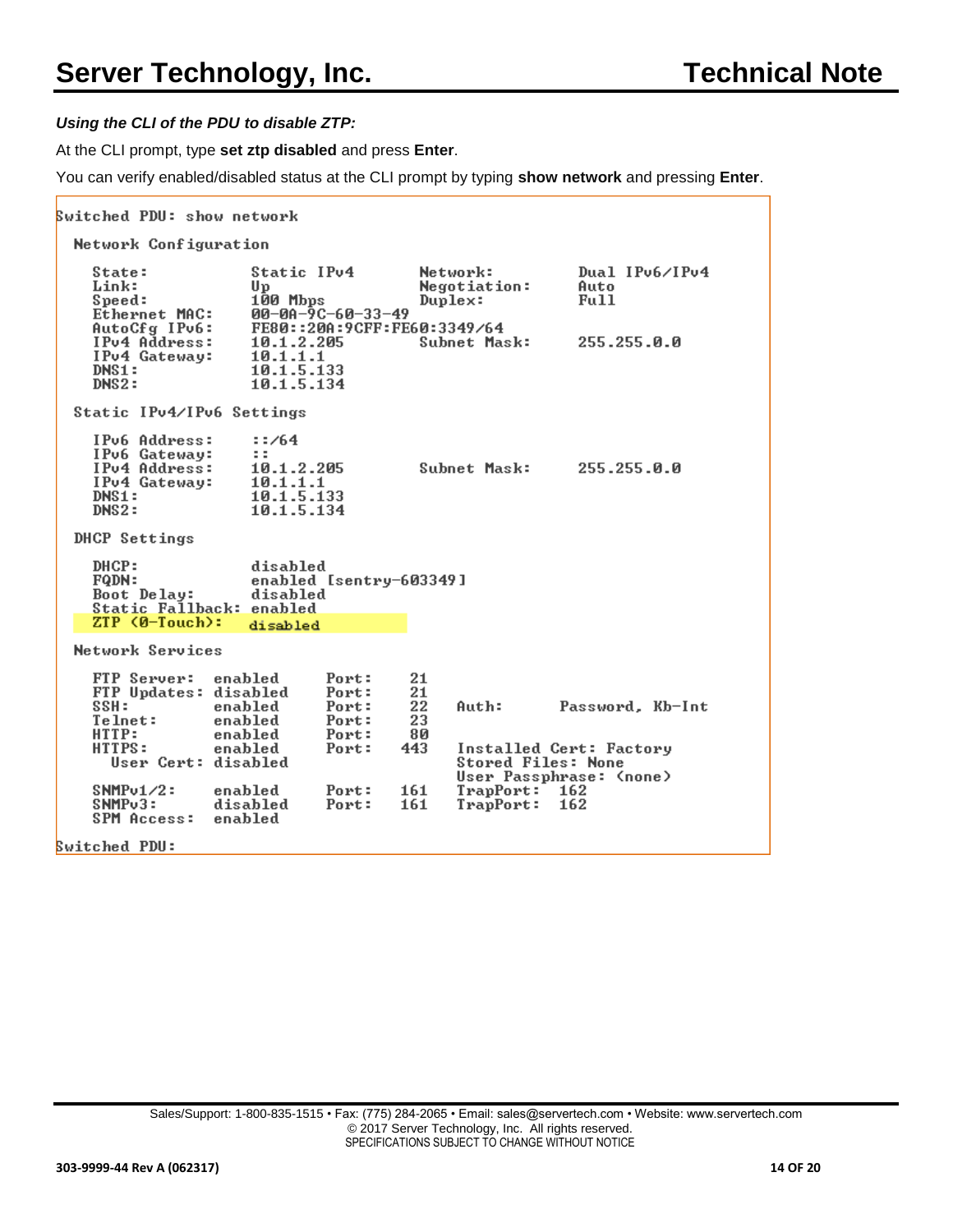# <span id="page-14-0"></span>**Configuring Automatic Updates**

The ZTP default process is 1-time provisioning, but the Automatic Updates option (available in firmware version 8.0h and later), allows you to change ZTP to a continuous provisioning process.

Continuous provisioning means you can revise the configuration file (config.ini) as needed and push the file down through the ZTP process multiple times. ZTP will recognize the latest revisions in the configuration file, giving you the flexibility of a ZTP process for maintenance as well as for initial provisioning.

The Automatic Updates option works by allowing provisioning to occur based on a given hour: either every day or weekly (on any single weekday).



 **Note:** The Automatic Updates option is designed for the Simple Network Time Protocol (SNTP). If you do not use SNTP, you can still configure the Automatic Updates option, but continuous provisioning will begin as follows:

#### *Without SNTP Service:*

 For the "Everyday" option updates – continuous provisioning begins 24-hours from the time of the last RESTART. For any weekly setting (any day) – continuous provisioning begins 7-days from the time of the last RESTART.

#### **To set automatic updates:**

The firmware is shipped with the Automatic Updates option disabled by default. When using ZTP, set desired values in the template.ini configuration file, and turn on automatic updates to make additional updates in the future.

The Automatic Updates option can be configured three ways, using the:

- STIC protocol,
- Firmware Graphical User Interface (GUI), or
- Firmware Command Line Interface (CLI).

#### *Using the STIC protocol:*

Download the STIC protocol (or template.ini) file as described in the "Location of STIC Resources" section of this document. The STIC configuration file holds configuration settings entered as properties with values that are grouped under descriptive section names, such as [ztp].

Using any text editor, revise the settings for ZTP automatic updates as shown in the following sample of the [ztp] section of the template.ini file.

First, to make a property value active, do the following:

- 1. Set the value as you want it for ZTP automatic updates.
- 2. Remove the comment characters (";;") from the front of the property line you edited.
- 3. Save the file.
- 4. Push the file to the location where the PDU ZTP process will find it based on the DHCP information the ZTP process receives from the DHCP server.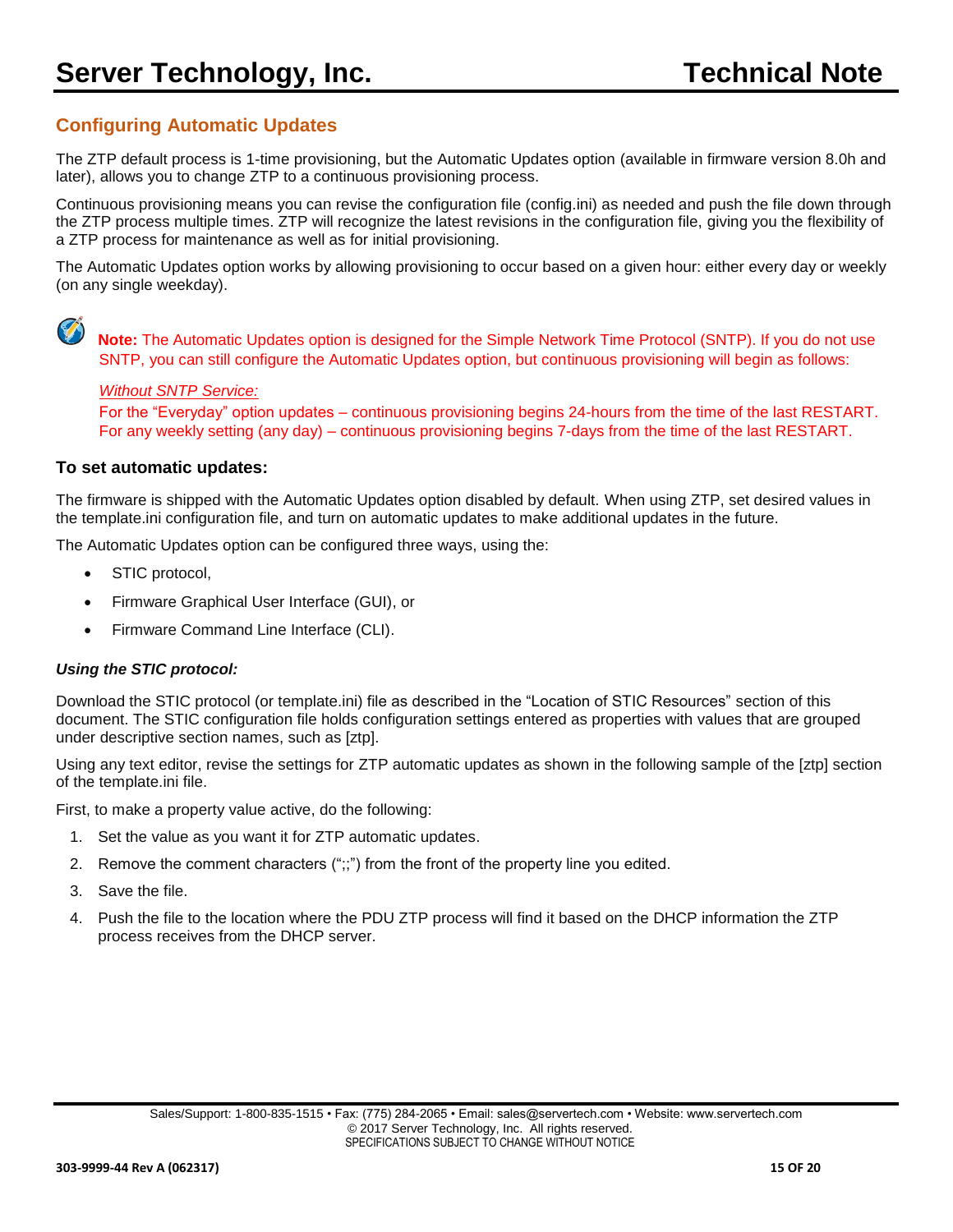## *ZTP section of template.ini file:*

**Note:** The ZTP section allows you to set all three automatic update options: enabling/disabling the Automatic Update feature, specifying the scheduled day, and specifying the scheduled hour.

## **[ztp]**

;;automatic updates: disabled ; (v2.13) enabled | disabled

;;state reset: no ; (v2.12) yes | no (write only)

;;update scheduled day: everyday ; (v2.13) sunday | monday | tuesday | wednesday | thursday | friday | saturday | everyday

#### ;;update scheduled hour: 12 am

```
; (v2.13) 12 am | 1 am | 2 am | 3am | 4 am | 6 am | 7 am | 8 am | 9 am | 10 am | 11 am | 12 pm | 1 pm | 2 pm | 3 pm 
| 4 pm | 5 pm | 6 pm | 7 pm | 8 pm | 9 pm | 10 pm | 11 pm
```
## *Using the Firmware GUI:*

**1.** Go to **Configuration > Network > ZTP** to display the ZTP window.

| <b>Server Technology</b> | <b>PROB</b> Sentry Switched PDU PPS                                                    |
|--------------------------|----------------------------------------------------------------------------------------|
| Overview                 |                                                                                        |
| Monitoring               | <b>ZTP</b>                                                                             |
| Control                  | Configure Zero Touch Provisioning options (DHCP required)                              |
| <b>Configuration</b>     | <b>√</b> Enable<br><b>Zero Touch Provisioning (ZTP):</b><br>(Not Provisioned)<br>Reset |
| System                   | <b>V</b> Enable<br><b>Automatic Updates:</b>                                           |
| <b>Network</b>           | Everyday<br>$\vert \cdot \vert$<br><b>Scheduled Day:</b>                               |
| DHCP/IP                  | 12 AM $\rightarrow$<br><b>Scheduled Hour:</b>                                          |
| Email/SMTP               | Apply Cancel                                                                           |
| <b>FTP</b>               |                                                                                        |
| <b>HTTP/HTTPS</b>        |                                                                                        |
| <b>LDAP</b>              |                                                                                        |
| <b>RADIUS</b>            |                                                                                        |
| <b>SNMP</b>              |                                                                                        |
| <b>SNTP</b>              |                                                                                        |
| Syslog                   |                                                                                        |
| TACACS+                  |                                                                                        |
| Telnet/SSH               |                                                                                        |
| <b>ZTP</b>               |                                                                                        |
| Access                   |                                                                                        |
| <b>Tools</b>             |                                                                                        |

- **2.** Note that "Zero Touch Provisioning (ZTP)" is the same field located at **Configuration > Network > DHCP/IP**. Either screen can be used to enable/disable ZTP and to view the "Provisioned" or "Not Provisioned" status. If ZTP was enabled on the DHCP/IP window, ZTP will also show as enabled on the ZTP window here, and you can bypass this field when setting automatic updates.
- **3.** Check (or uncheck) Automatic Updates to enable (or disable) the option. When enabled, Automatic Updates takes priority over the "Provisioned" or "Not Provisioned" status.

Sales/Support: 1-800-835-1515 • Fax: (775) 284-2065 • Email: sales@servertech.com • Website: www.servertech.com © 2017 Server Technology, Inc. All rights reserved. SPECIFICATIONS SUBJECT TO CHANGE WITHOUT NOTICE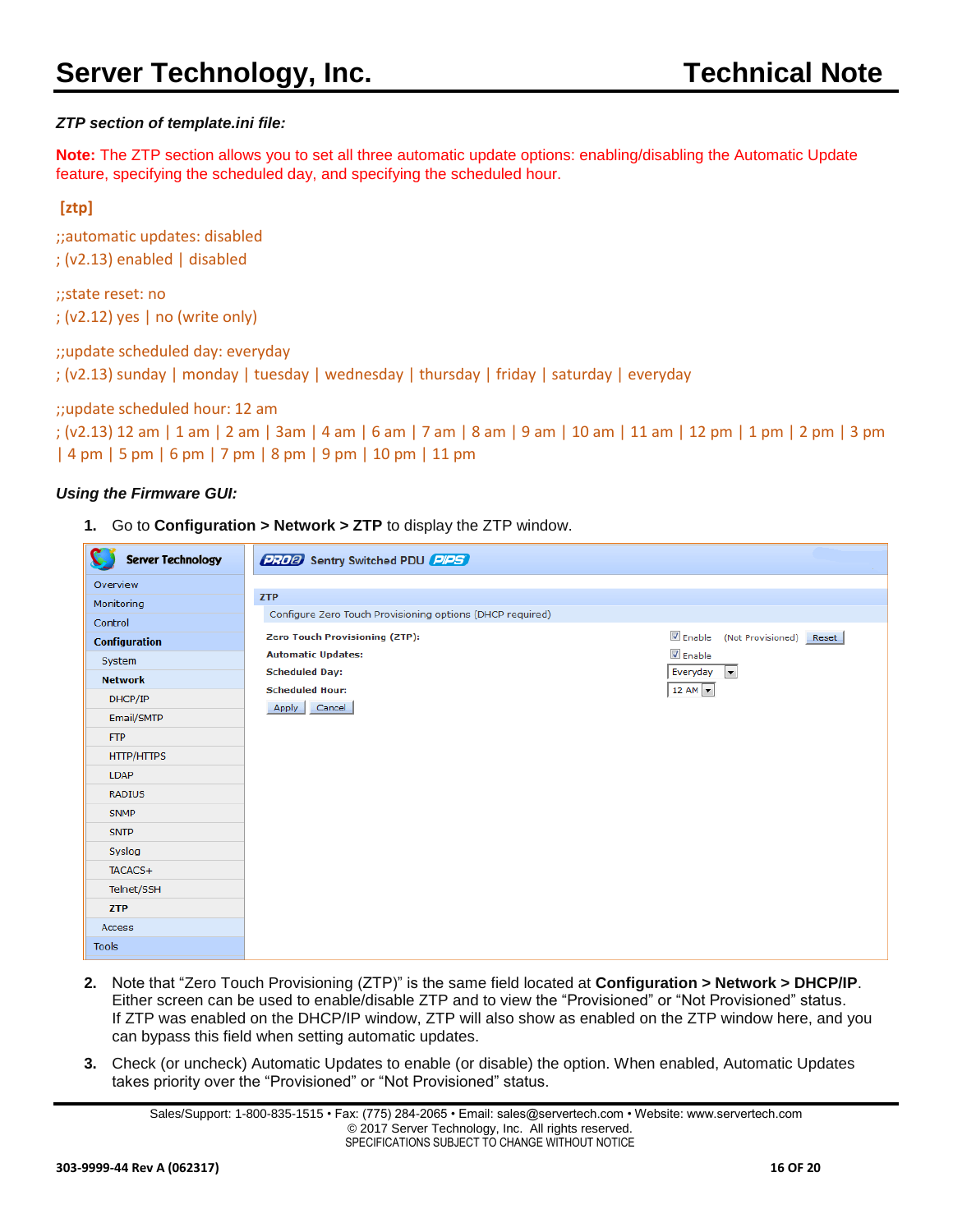- **4.** Select the Scheduled Day of the week (or Everyday) for automatic updates to occur.
- **5.** Select the Scheduled Hour of the day for automatic updates to occur.
- **6.** Click **Apply**.

# **Note:** Resetting ZTP

Reset is available only when ZTP is enabled. When reset to "Not Provisioned", the PDU will attempt ZTP again after the next RESTART, behaving as it did prior to being provisioned.

After a PDU has been successfully provisioned by ZTP, to use the GUI to reset ZTP to re-provision the PDU again either after the next RESTART or next DHCP lease renewal, click the **Reset** button on the ZTP window.

Note that the PDU's provisioned state ("provisioned" or, "not provisioned") is not reset by disabling ZTP. When ZTP is re-enabled on a previously provisioned PDU, the state will still show as provisioned.

#### *Using the Firmware CLI:*

The same Automatic Updates options available on the GUI ZTP window can be issued from the CLI.

*To view and issue menu options for ZTP:*

At the CLI prompt, type **set ztp** and press **Enter**.

```
Switched PDU: set ztp
  'set ztp' menu options:
    autoupdate disabled enabled resetprov
Switched PDU:
```
#### *To enable ZTP automatic updates:*

At the CLI prompt, type **set ztp autoupdate enabled** and press **Enter**.

```
Switched PDU: set ztp autoupdate enabled
  Command successful
Switched PDU:
```
*To disable ZTP automatic updates:*

At the CLI prompt, type **set ztp autoupdate disabled** and press **Enter**.

```
Switched PDU:
Switched PDU: set ztp autoupdate disabled
  Command successful
Switched PDU:
```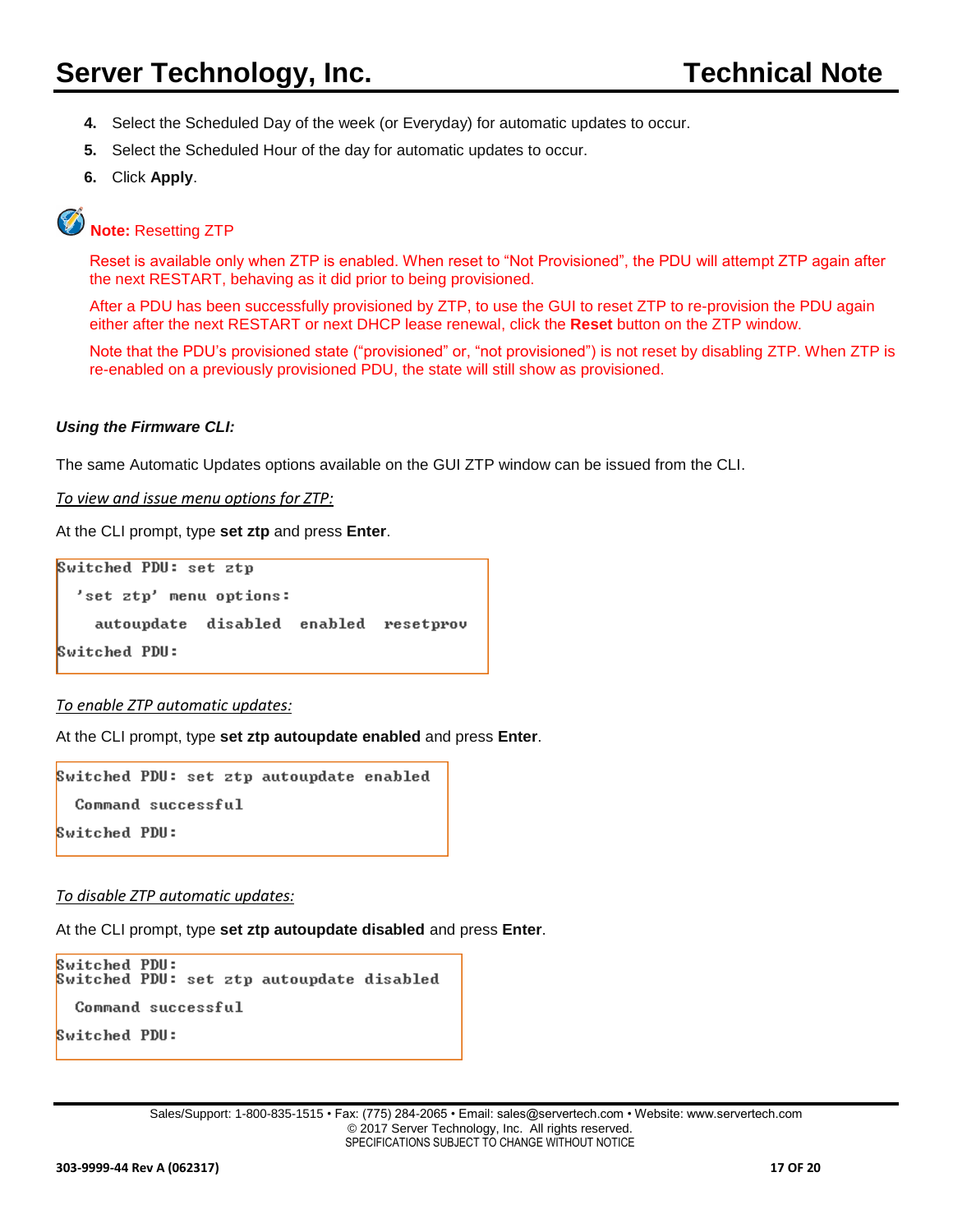*To set the day for ZTP automatic updates:*

At the CLI prompt, type **set ztp autoupdate day** and press **Enter**.

| Switched PDU: set ztp autoupdate day |  |                                                                   |  |  |
|--------------------------------------|--|-------------------------------------------------------------------|--|--|
|                                      |  | 'set ztp autoupdate day' menu options:                            |  |  |
|                                      |  | sunday monday tuesday wednesday thursday friday saturday everyday |  |  |
| Switched PDU:                        |  |                                                                   |  |  |

*To set the hour for ZTP automatic updates:*

At the CLI prompt, type **set ztp autoupdate hour** and press **Enter**.

Switched PDU: set ztp autoupdate hour 'set ztp autoupdate hour' menu options: 12am 1am 2am 3am 4am 5am 6am 7am 8am 9am 10am 11am 12pm 1pm<br>2pm 3pm 4pm 5pm 6pm 7pm 8pm 9pm 10pm 11pm Switched PDU:

#### *To reset ZTP:*

At the CLI prompt, type **set ztp resetprov** and press **Enter**.

See the **Note** above, "Resetting ZTP".

```
Switched PDU: set ztp resetprov
```
Command successful

Switched PDU:

*To verify the values of the ZTP Automatic Updates option:*

At the CLI prompt, type **show ztp** and press **Enter**.

```
Switched PDU: show ztp
 Zero Touch Provisioning Configuration (DHCP required)
    ZTP:
                   enabled (not provisioned)
    Auto Updates:
                   disabled
    Update Day:
                   Everyday
    Update Hour:
                   12 AM
Switched PDU:
```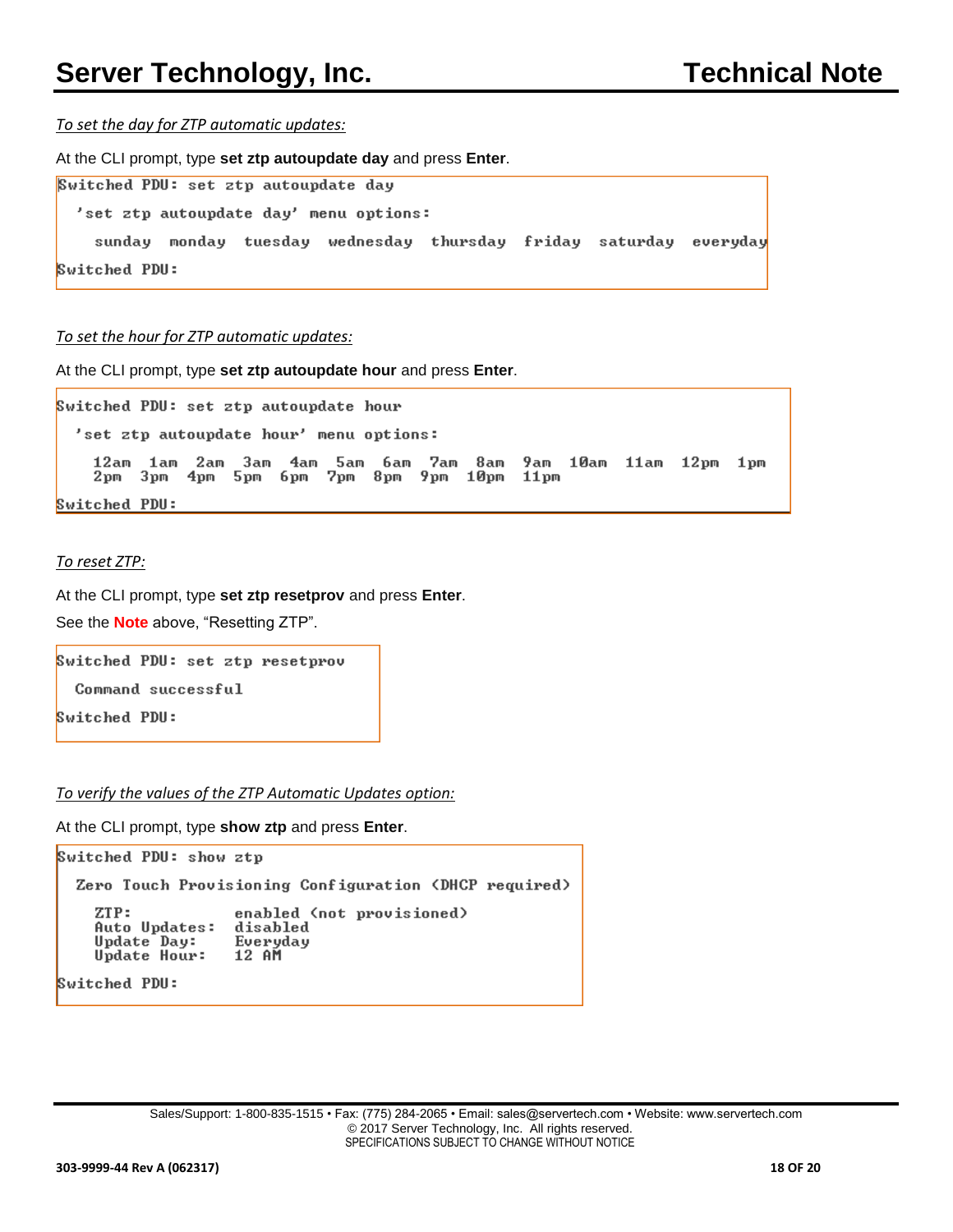*To verify the status and provisioning state of ZTP* 

At the CLI prompt, type **show network** and press **Enter**.

| Switched PDU: show network                                                                                                                                                 |                                                                                       |                                                                      |                                                 |                                                                                                                    |                                               |  |
|----------------------------------------------------------------------------------------------------------------------------------------------------------------------------|---------------------------------------------------------------------------------------|----------------------------------------------------------------------|-------------------------------------------------|--------------------------------------------------------------------------------------------------------------------|-----------------------------------------------|--|
| Network Configuration                                                                                                                                                      |                                                                                       |                                                                      |                                                 |                                                                                                                    |                                               |  |
| State:<br>Link:<br>Speed:<br>Ethernet MAC:<br>AutoCfg IPv6:<br>IPu4 Address:<br>IPv4 Gateway:<br>DNS1:<br>DNS2:                                                            | Static IPv4<br>Up<br>1000 Mbps<br>10.1.2.58<br>10.1.1.1<br>10.1.5.133<br>10.1.5.134   | 00-0A-9C-60-58-2C<br>FE80::20A:9CFF:FE60:582C/64                     |                                                 | Network:<br>Negotiation:<br>$D$ uple $\times$ :<br>Subnet Mask:                                                    | Dual IPv6/IPv4<br>Auto<br>Fu11<br>255.255.0.0 |  |
| Static IPv4/IPv6 Settings                                                                                                                                                  |                                                                                       |                                                                      |                                                 |                                                                                                                    |                                               |  |
| IPu6 Address:<br>IPu6 Gateway:<br>IPu4 Address:<br>IPv4 Gateway:<br>DNS1:<br>DNS2:                                                                                         | 1:764<br>$\mathbf{r}$<br>10.1.2.58<br>10.1.1.1<br>10.1.5.133<br>10.1.5.134            |                                                                      |                                                 | Subnet Mask:                                                                                                       | 255.255.0.0                                   |  |
| DHCP Settings                                                                                                                                                              |                                                                                       |                                                                      |                                                 |                                                                                                                    |                                               |  |
| DHCP:<br><b>FQDN:</b><br>Boot Delay:<br>Static Fallback: enabled<br>$ZTP$ $(0-Touch):$                                                                                     | disabled<br>disabled                                                                  | enabled [sentry-60582c]<br>enabled (not provisioned)                 |                                                 |                                                                                                                    |                                               |  |
| Network Services                                                                                                                                                           |                                                                                       |                                                                      |                                                 |                                                                                                                    |                                               |  |
| FTP Server:<br>FTP Updates: disabled<br>SSH:<br>Telnet:<br>HTTP:<br>HTTPS:<br>User Cert: disabled<br>$SNNPu1/2$ :<br>$S$ NM $Pu$ 3:<br>Web Suc API: enabled<br>SPM Access: | enabled<br>enabled<br>enabled<br>enabled<br>enabled<br>enabled<br>disabled<br>enabled | Port:<br>Port:<br>Port:<br>Port:<br>Port:<br>Port:<br>Port:<br>Port: | 21<br>21<br>22<br>23<br>80<br>443<br>161<br>161 | Auth:<br>Installed Cert: Factory<br><b>Stored Files: None</b><br>User Passphrase: (none)<br>TrapPort:<br>TrapPort: | Password, Kb-Int<br>162<br>162                |  |
|                                                                                                                                                                            |                                                                                       |                                                                      |                                                 |                                                                                                                    |                                               |  |